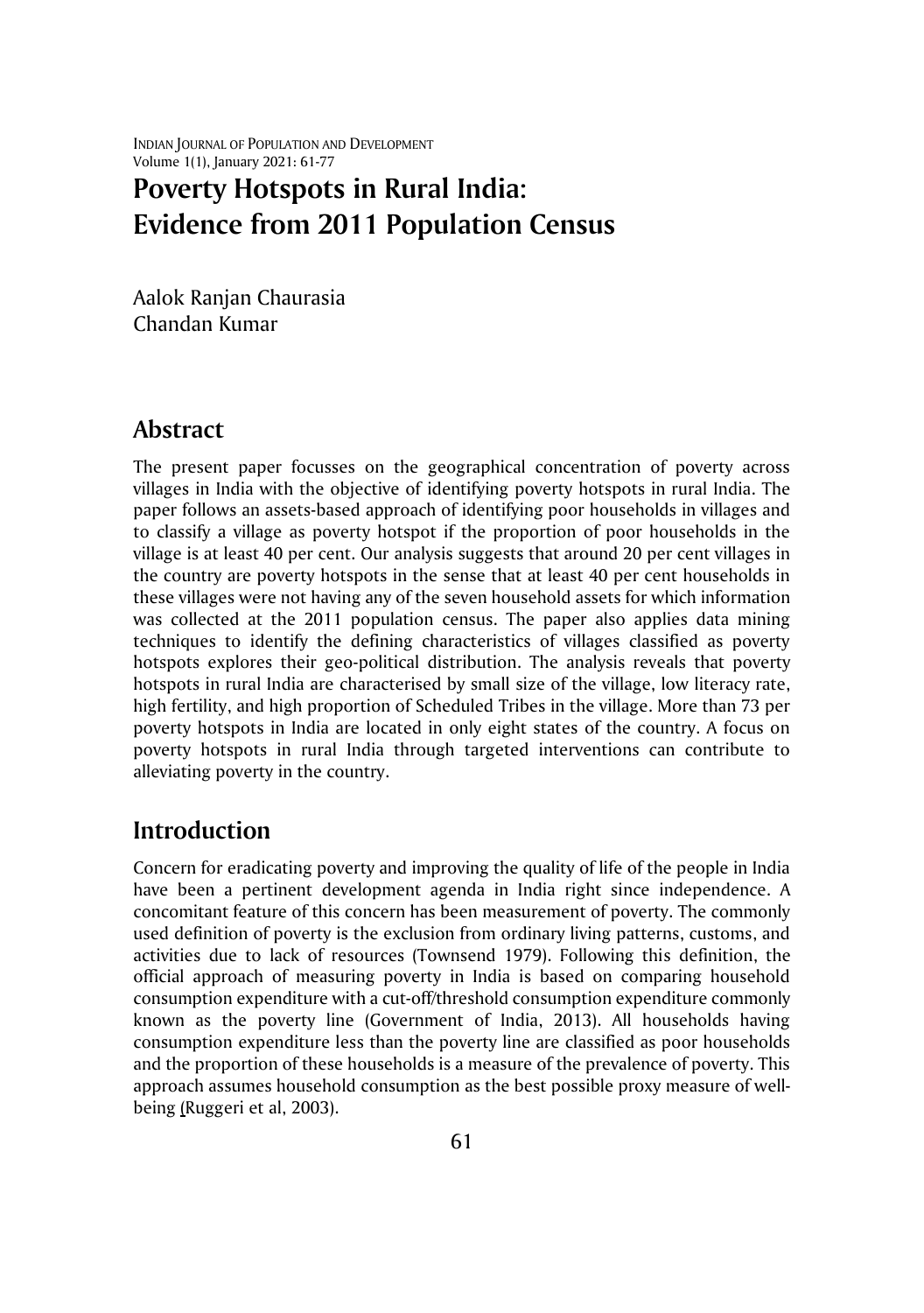Consumption based approach of measuring poverty has many limitations. First, it provides very limited information about the reason of poverty and the material situation of the poor, which is likely to change over time (Carter, 2014). This approach usually accounts for 'current income' and not wealth (e.g., savings or other liquid assets), debt, or access to credit that may be used to obtain goods and services. Goods may also be obtained without income, savings, or credit. They may be acquired as gift, exchanged via barter, received as free services or public goods from the government (Ringen, 1988). Households may also meet their basic needs through accumulated wealth or credit or through other markets. Consumption-based measures, therefore, are likely to misrepresent households' ability to meet their basic needs. The living conditions of a household are not shaped by current consumption alone and the household may experience different living standards for reasons not explained by current consumption (Beverly, 1999; Edin and Lein, 1997; Mayer and Jencks, 1989, 1993; Rector et al, 1999). Consumption-based approach is based on self-reported consumption data collected from a sample of households. Consumption-based measures of poverty are also insufficient to characterise and analyse well-being because these measures relate to means to achieve ultimate ends rather than the ends in themselves (Hulme and McKay, 2005).

An alternative approach that has been suggested to address limitations of the consumption-based approach to measure poverty is the asset poverty. Asset poverty is defined as the inability of a household to access wealth resources to provide for its basic needs. Basic needs refer to minimum standards for consumption and acceptable needs (Jolly, 1976). It is argued to be a more complete understanding of what it really means to be living in poverty. Assets that a household possesses, or to which, it has access or command, can be related to household consumption in the sense that the latter may be conceptualised as returns to these assets. In this view, household consumption reflects the assets that household commands and the returns and it is able to earn on these assets. Assets may also be important to households in their own right. Having a sufficient level of household assets also offers security. Households having assets can insure themselves against shocks and gain easier access to credit. Assets also capture long term dynamics of household economics much better than the consumption or income at one or two points in time. Household assets, in principle, can be considered in a range of different dimensions of the capital including the social capital. The assets-based approach is also associated with the concept of poverty in a more intuitive way than the simple income or consumption-based concept of poverty. Similarly, deprivation of household assets is a better measure of the 'persistence' of illbeing as households without a specific set of assets, are directly linked to the standard of living.

The objective of this paper is to identify poverty hotspots in rural India in the context of asset poverty. Poverty hotspots are defined as those villages where the proportion of households having none of a specified set of assets is more than a predetermined cut-off value. The paper also applies data mining techniques to explore the distinguishing features of poverty hotspots in rural India.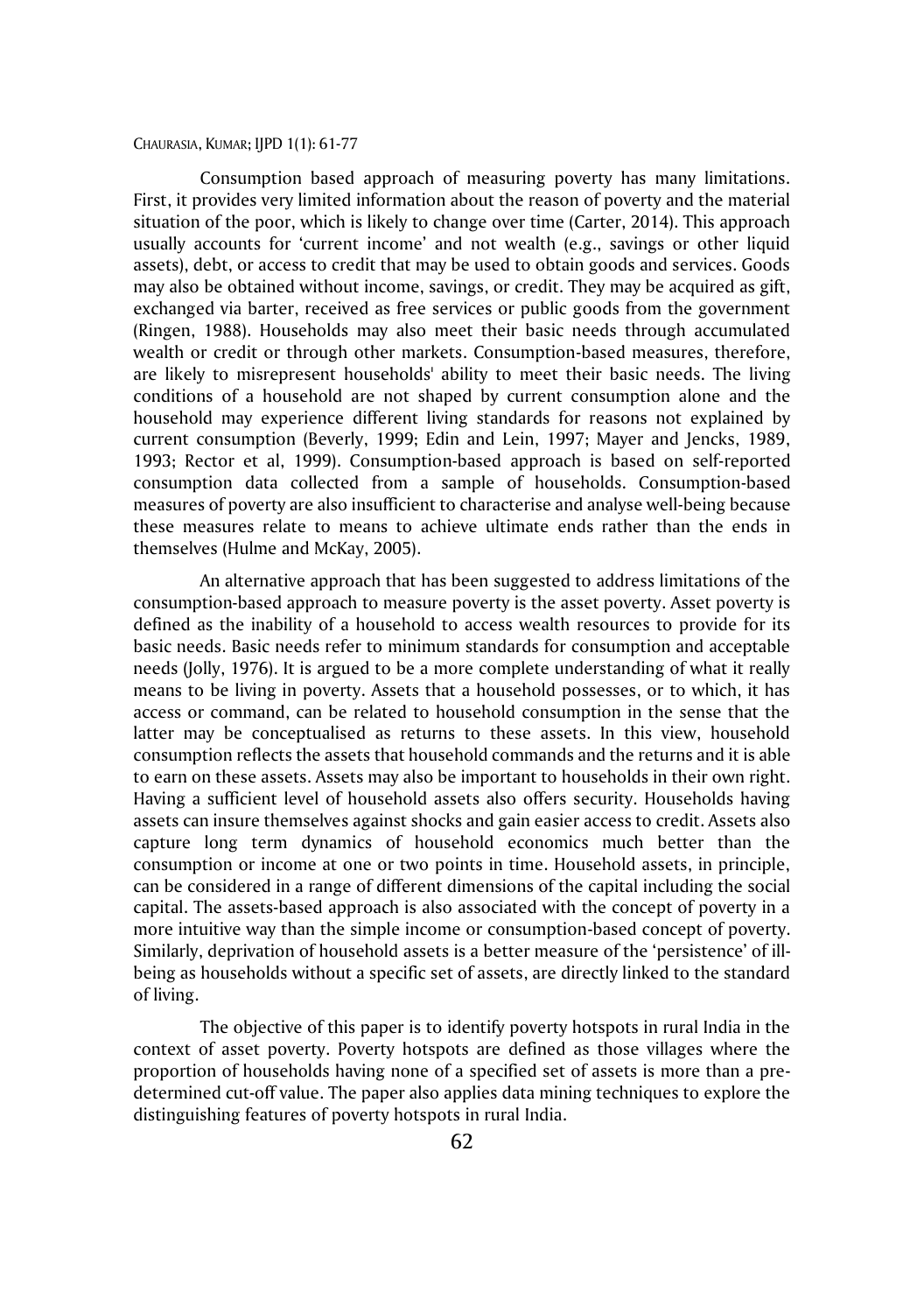The paper is organised as follows. The next section explains the methodology adopted for identifying poverty hotspots. Section three describes the data source. The paper is based on the house level primary census abstract of the 2011 population census. The fourth section of the paper identifies poverty hotspots and analyses their distribution across the country. The fifth section of the paper applies data mining techniques to identify distinguishing characteristics of poverty hotspots. The last section of the paper summarises main findings of the analysis and discusses its policy and programme implications in the context of poverty eradication.

# **Methodology**

#### **Asset-based Poverty Measurement**

We measure poverty in terms of the proportion of households in a village which do not have any of a specified set of household assets or the proportion of assetless households. The specified set of household assets consists of seven household items – radio or transistor; television, black and white or colour; telephone, landline, mobile or both; computer, with or without internet; bicycle, scooter or motorcycle or moped or any other two-wheeler; and jeep or car or any other four-wheeler. We classify a village as the poverty hotspot if at least 40 per cent of the households in the village are asset-less households. The cut-off limit of the proportion of asset-less household is dynamic in the same way as the poverty line based on consumption expenditure changes with time. Our approach of characterizing household poverty is related to the concept of fuzzy poverty which conceptualizes the state of poverty in the form of "fuzzy sets" to which all members of the population belong but to a varying degree (Cerioli and Zani, 1990; Cheli and Lemmi, 1995; Betti and Verma, 2008; Betti, Mangiavacchi, Piccoli, 2017).

### **Characterisation of Poverty Hotspots**

We apply classification modelling approach to identify distinguishing characteristics of poverty hotspots (Tan, Steinbach, Kumar, 2006; Han, Kamber, Pei, 2012). This approach involves classifying villages based on the proportion of asset-less households as the classification variable and selected village characteristics as predictor variables. The village characteristics used in the present paper included: 1) proportion of population aged 0-6 years; 2) proportion of the population aged 7 years and above who is illiterate, cannot read and write with understanding; 3) gender balance in the village measured in terms of the proportion of females in the village; 4) proportion of Scheduled Castes; and 5) proportion of Scheduled Tribes. The classification and regression tree (CRT) method (Breiman et al, 1984) was used for classification modelling. CRT is a non-parametric method that divides villages into mutually exclusive groups or clusters so that within group homogeneity with respect to the classification variable is maximised. It recursively partitions villages so that the partition can be represented as a decision tree (Loh, 2011). When the classification variable takes finite number of unordered values, the method generates classification tree. When the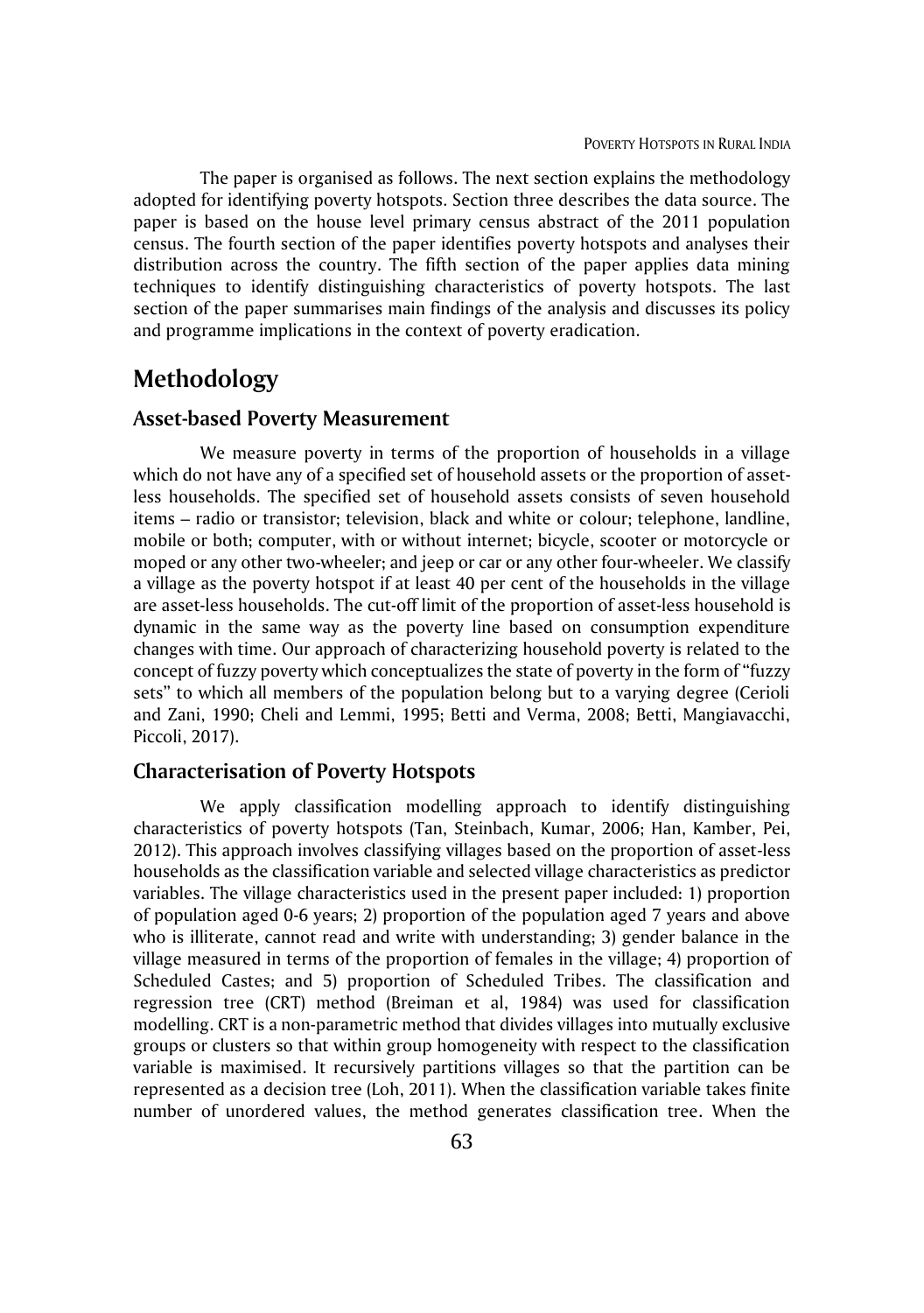classification variable is either a continuous variable or an ordered discrete variable, regression tree is generated. Villages are sorted according to the classification variable into mutually exclusive groups based on that predictor variable which causes the most effective split based on a similarity measure. The process is repeated until either the perfect similarity is achieved, or the stopping criterion is met (Ambalavanan et al, 2006; Lemon et al, 2003). A group in which all villages have the same value of the classification or the dependent variable – the proportion of asset-less households – is termed as "pure." If a group is not found "pure", then the impurity within the group can be measured through a number of impurity measures. We have used the Gini coefficient of impurity in the present analysis. We have used the Statistical Package for Social Sciences (SPSS) for classifying villages and for identifying the distinguishing characteristics of poverty hotspots. Since the classification variable in the present analysis – the proportion of asset-less households in the village  $-$  is a continuous variable, the regression tree was generated.

### **Data**

Information about the availability of seven household assets - radio or transistor; television, black and white or colour; telephone, landline, mobile or both; computer, with or without internet; bicycle, scooter or motorcycle or moped or any other twowheeler; and jeep or car or any other four-wheeler  $-$  is available from the 2011 population census. The house level primary census abstract (HLPCA) provides the information about the proportion of households, which were having none of the above seven household assets in every village in the rural areas and municipal ward in the urban areas of the country. The present analysis is confined to rural area only. Poverty in the village is measured in terms of the proportion of asset-less households – households having none of the seven household assets. Therefore, the higher the proportion of asset-less households, the higher is the prevalence of poverty in the village.

In addition to HLPCA, the present analysis also uses the data available from the primary census abstract (PCA) of 2011 population census. The PCA provides data related to selected defining characteristics of the village population including gender composition, social class structure, level of literacy or, equivalently, extent of illiteracy, work participation rate and broad age composition of the population. These defining characteristics of the village population have been used to characterise poverty hotspots (villages) through the application of data mining technique.

There were 640,867 villages in the country at the time of 2011 population census according to the Registrar General and Census Commissioner of India. Out of these villages, 43,330 villages were found to be uninhabited at the time of 2011 population census. The present analysis is, however, limited to 597,478 villages as which were having at least one household at the time of 2011 population census. Total number of households in these villages varied from 1 household to 15,595 households, which shows that villages in India vary widely in terms of household size.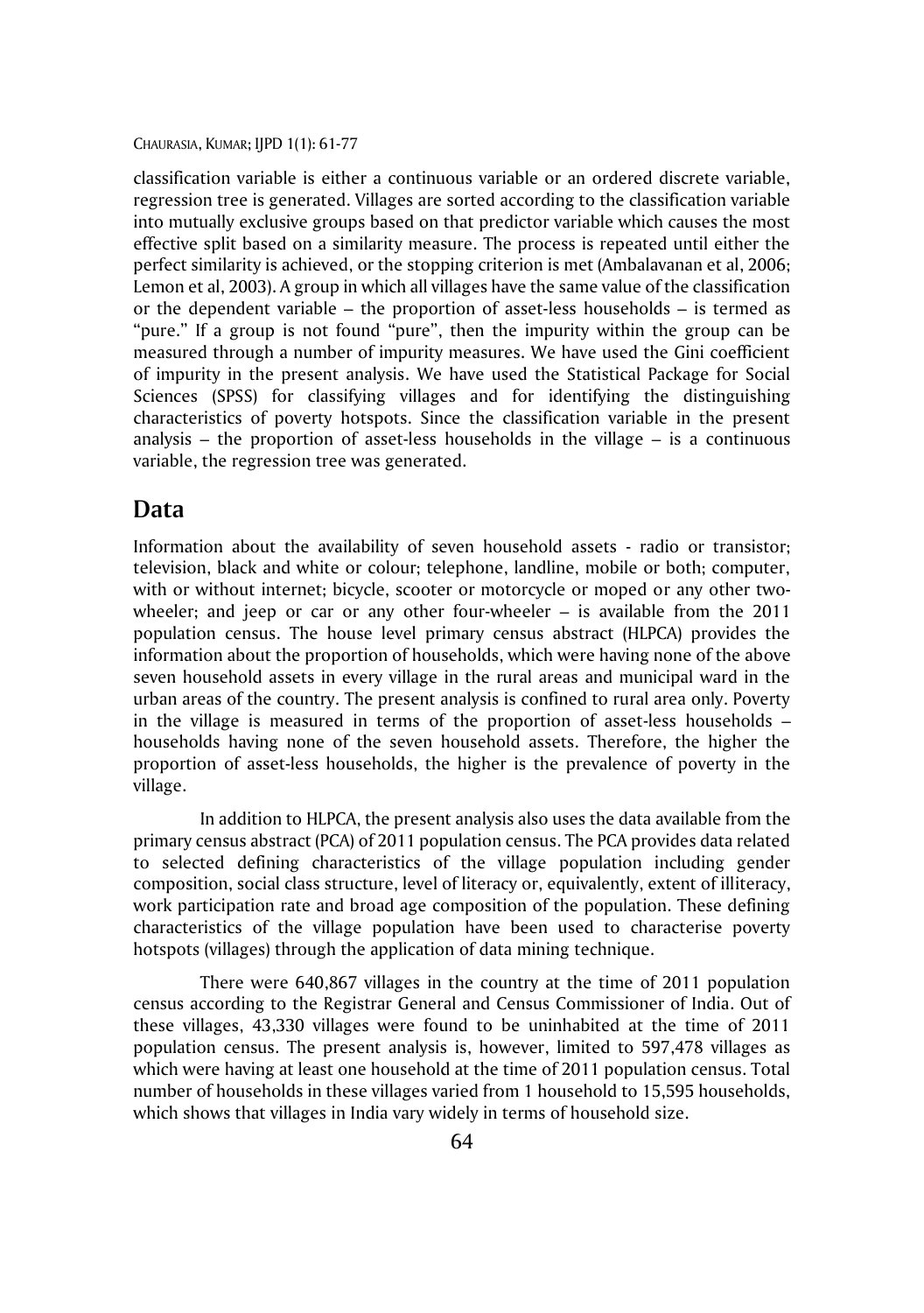### **Asset-less Households in India**

According to the 2011 population census, there were 168,563,192 households in the 597,478 villages of the country, out of which 38,438,675 or 22.8 per cent households were not having any of the seven household assets so that these villages are identified as poverty hotspots. According to the estimates prepared by the Government of India based on the consumption data available through the National Sample Survey, the proportion of population living below the poverty line in rural India was 25.7 per cent in 2011-12 (Government of India, 2013). Recognising that average household size of a poor household is relatively larger than that of a non-poor household, the proportion of asset-less households is a very close approximation of the prevalence of poverty estimated by the Government of India based on consumption data.

The proportion of asset-less households in a village is found to be inversely related to the number of households in the village. In villages with less than 50 households, the proportion of asset-less households is found to be almost 28 per cent, whereas, in villages with at least 1000 households, the proportion of asset-less households is found to be just around 20 per cent. This implies that poverty in rural India is essentially concentrated in small villages which are usually located in the remote areas (Table 1).

| rapic 1.7 issences nouscholds in vinages or maid by vinage size |              |            |            |           |  |  |  |  |
|-----------------------------------------------------------------|--------------|------------|------------|-----------|--|--|--|--|
| Village size                                                    | Total number | Number of  | Asset-less | Household |  |  |  |  |
| (Number of                                                      | of villages  | households | households | Poverty   |  |  |  |  |
| households)                                                     |              |            |            | (percent) |  |  |  |  |
| < 50                                                            | 101933       | 2583045    | 719332     | 27.85     |  |  |  |  |
| 50-100                                                          | 95644        | 7175196    | 1817615    | 25.33     |  |  |  |  |
| 100-200                                                         | 142998       | 20948603   | 5165591    | 24.65     |  |  |  |  |
| 200-600                                                         | 193599       | 66144400   | 15694822   | 23.73     |  |  |  |  |
| 600-1000                                                        | 39034        | 29623104   | 6609116    | 22.31     |  |  |  |  |
| $\geq 1000$                                                     | 24128        | 42088844   | 8432149    | 20.03     |  |  |  |  |
| All                                                             | 597336       | 168563192  | 38438625   | 22.80     |  |  |  |  |

Table 1: Assetless households in villages of India by village size

Source: 2011 population census.

The proportion of asset-less households are not uniformly distributed across the country. There are four states/Union Territories – Meghalaya, Dadra and Nagar Haveli, Nagaland, and Madhya Pradesh – where more than 40 per cent of the households were found to be having none of the seven specified assets at the 2011 population census with the highest proportion in Meghalaya. Poverty appears to be quite pervasive in Arunachal Pradesh, Mizoram, and Tripura also. In these states, more than one third of the households were found to be having none of the seven specified assets. North-eastern states and other hilly states are found to be relatively poorer than their counterparts. On the other hand, in 11 states/Union Territories, the proportion of assetless household is found to be less than 10 per cent with the Union Territory of Chandigarh having the lowest proportion. In Haryana, Uttar Pradesh, and West Bengal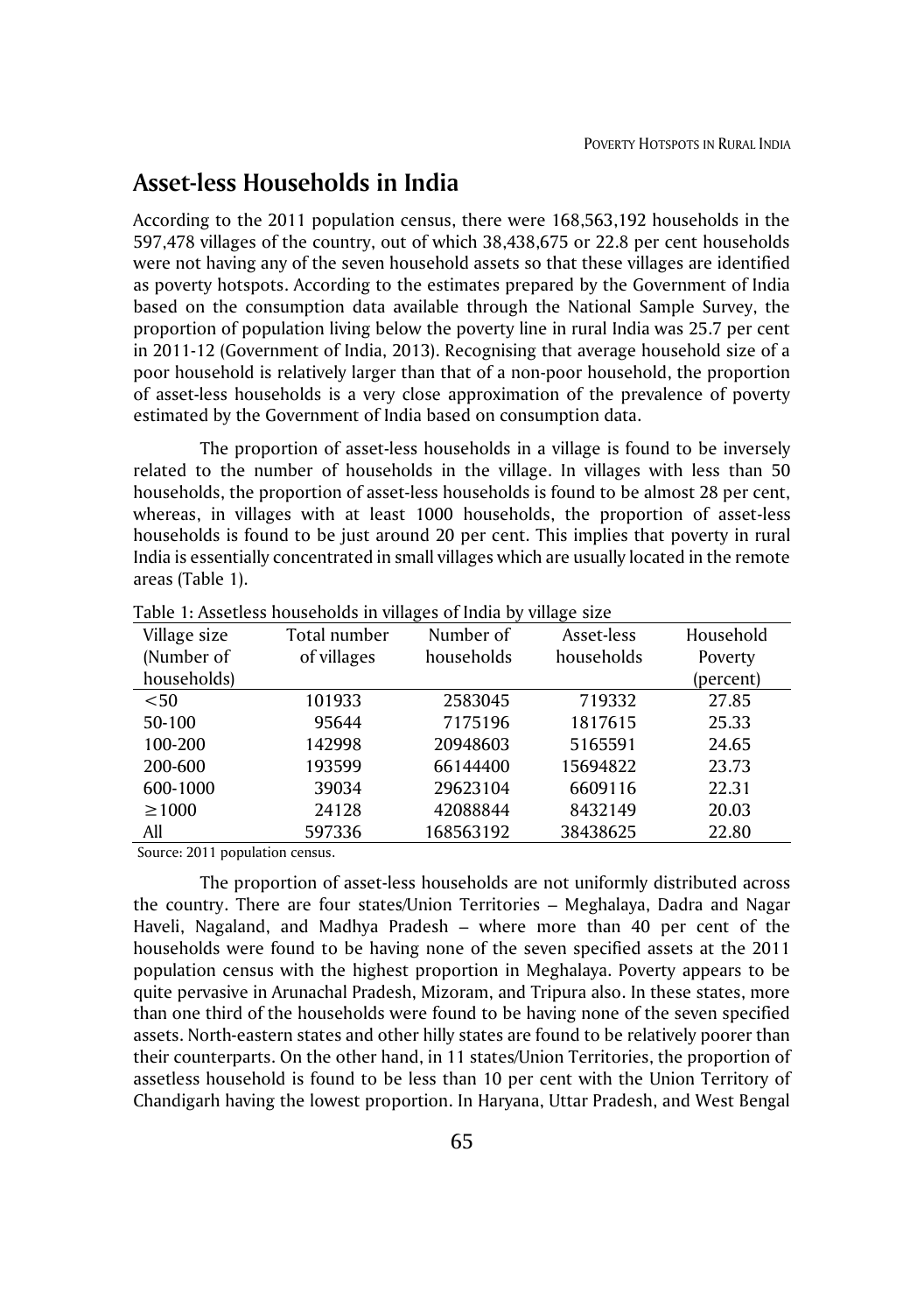also, the proportion of asset-less households has been found to be quite low (Table 2 and Figure 1).



Figure 1: Proportion (per cent) of assetless households in states/Union Territories. Source: Authors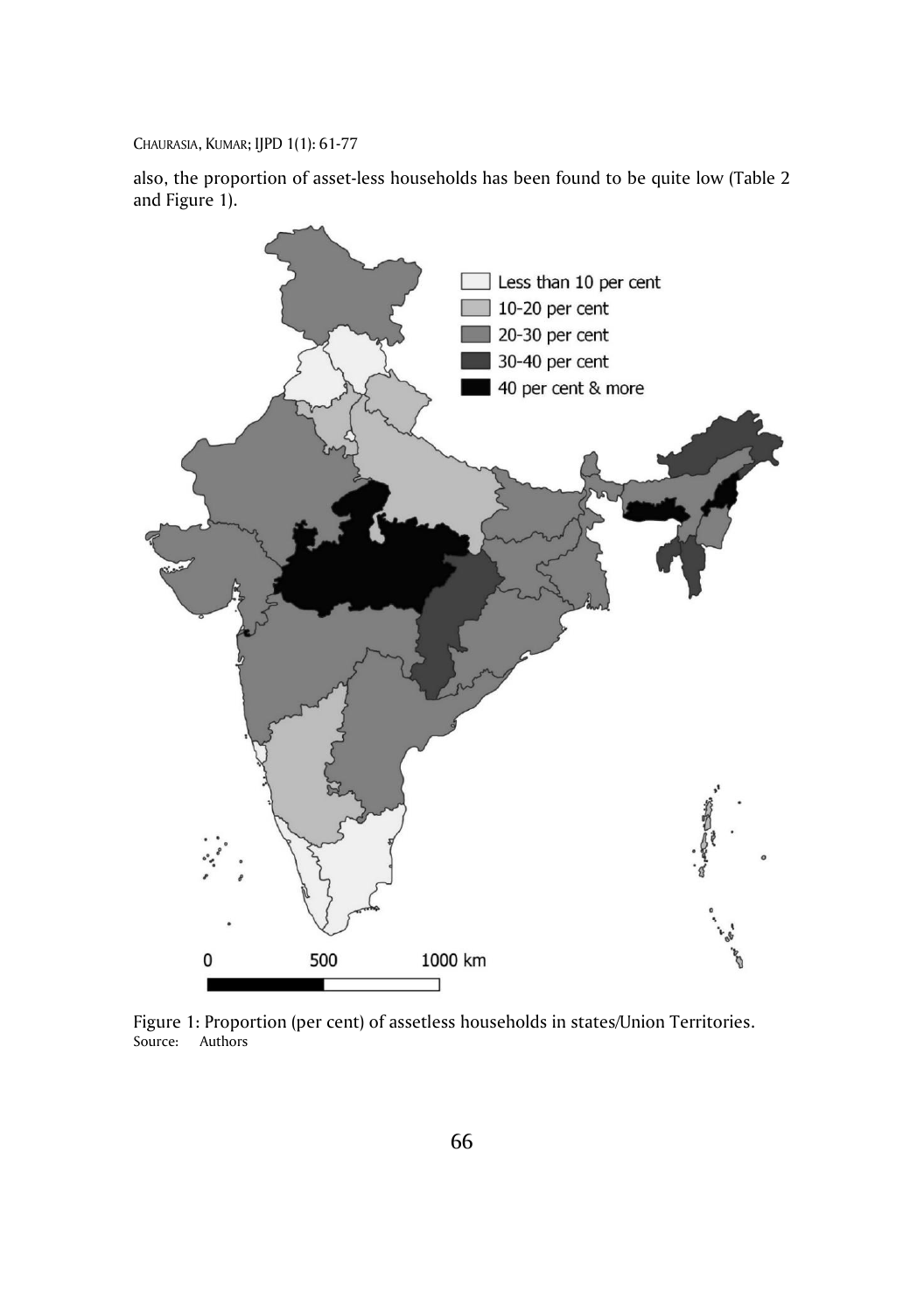POVERTY HOTSPOTS IN RURAL INDIA

| Table 2: Assettess households in states/Union Territories, 2011. | Asset-less households         |               |            |                     |
|------------------------------------------------------------------|-------------------------------|---------------|------------|---------------------|
| <b>State/Union Territory</b>                                     | Total number<br>of households | Number        |            | Rural<br>population |
|                                                                  |                               |               | Proportion | below               |
|                                                                  |                               |               | (percent)  |                     |
|                                                                  |                               |               |            | poverty<br>line     |
|                                                                  |                               |               |            | 2011-12*            |
| Jammu & Kashmir                                                  | 1553433                       | 341184        | 21.96      |                     |
| Himachal Pradesh                                                 |                               |               |            | 11.54               |
|                                                                  | 1312510                       | 125658        | 9.57       | 8.48                |
| Punjab                                                           | 3358113                       | 172844        | 5.15       | 7.66                |
| Chandigarh<br>Uttarakhand                                        | 7140<br>1425086               | 206<br>252660 | 2.89       | 1.64                |
|                                                                  |                               |               | 17.73      | 11.62               |
| Haryana                                                          | 3043756                       | 361731        | 11.88      | 11.64               |
| Delhi                                                            | 79574                         | 3985          | 5.01       | 12.92               |
| Rajasthan                                                        | 9494903                       | 2423364       | 25.52      | 16.05               |
| Uttar Pradesh                                                    | 25684729                      | 3115260       | 12.13      | 30.40               |
| <b>Bihar</b>                                                     | 16862940                      | 4513741       | 26.77      | 34.06               |
| Sikkim                                                           | 93288                         | 22169         | 23.76      | 9.85                |
| Arunachal Pradesh                                                | 200210                        | 75978         | 37.95      | 38.98               |
| Nagaland                                                         | 277491                        | 113952        | 41.07      | 19.93               |
| Manipur                                                          | 338109                        | 76019         | 22.48      | 38.80               |
| Mizoram                                                          | 105812                        | 34914         | 33.00      | 35.43               |
| Tripura                                                          | 616582                        | 212269        | 34.43      | 16.53               |
| Meghalaya                                                        | 430573                        | 184375        | 42.82      | 12.53               |
| Assam                                                            | 5420877                       | 1416316       | 26.13      | 33.89               |
| West Bengal                                                      | 13813165                      | 3924150       | 28.41      | 22.52               |
| Jharkhand                                                        | 4729369                       | 1164100       | 24.61      | 40.84               |
| Odisha                                                           | 8089987                       | 2278556       | 28.17      | 35.69               |
| Chhattisgarh                                                     | 4365568                       | 1361107       | 31.18      | 44.61               |
| Madhya Pradesh                                                   | 11080278                      | 4449859       | 40.16      | 35.74               |
| Gujarat                                                          | 6773558                       | 1865364       | 27.54      | 21.54               |
| Daman and Diu                                                    | 12744                         | 1034          | 8.11       | 0                   |
| Dadra & Nagar Haveli                                             | 36094                         | 15259         | 42.28      | 62.59               |
| Maharashtra                                                      | 13213680                      | 3900852       | 29.52      | 24.22               |
| Andhra Pradesh                                                   | 14234387                      | 3561474       | 25.02      | 10.96               |
| Karnataka                                                        | 7946657                       | 1576370       | 19.84      | 24.53               |
| Goa                                                              | 128208                        | 9551          | 7.45       | 6.81                |
| Lakshadweep                                                      | 2710                          | 85            | 3.13       | $\boldsymbol{0}$    |
| Kerala                                                           | 4149641                       | 253597        | 6.11       | 9.14                |
| Tamil Nadu                                                       | 9528495                       | 614773        | 6.45       | 15.83               |
| Puducherry                                                       | 95018                         | 9166          | 9.65       | 17.06               |
| Andaman & Nicobar Islands                                        | 58507                         | 6701          | 11.45      | 1.57                |

Table 2: Assetless households in states/Union Territories, 2011.

Source: Calculated by authors based on the data available through 2011 population census. \*Estimates prepared by the Planning Commission of India (Government of India, 2013)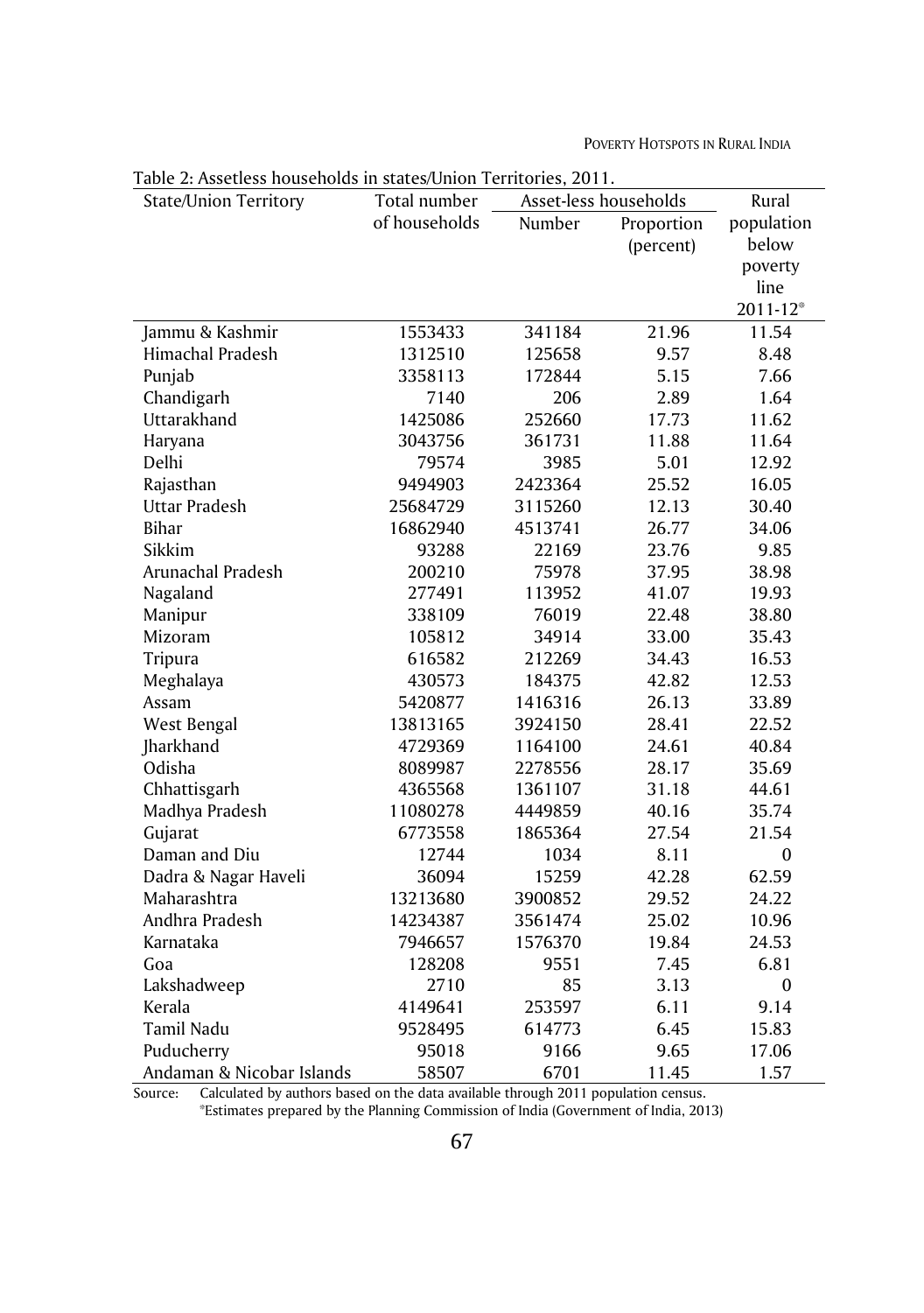

Figure 2: Proportion (per cent) of assetless households in districts of India. Source: Authors

Variation in the proportion of asset-less households is even wider at subdistrict level (Table 3). In 868 (14.8 per cent) sub-districts, at least 40 per cent of the households were asset-less and, therefore, are poverty hotspots sub-districts. In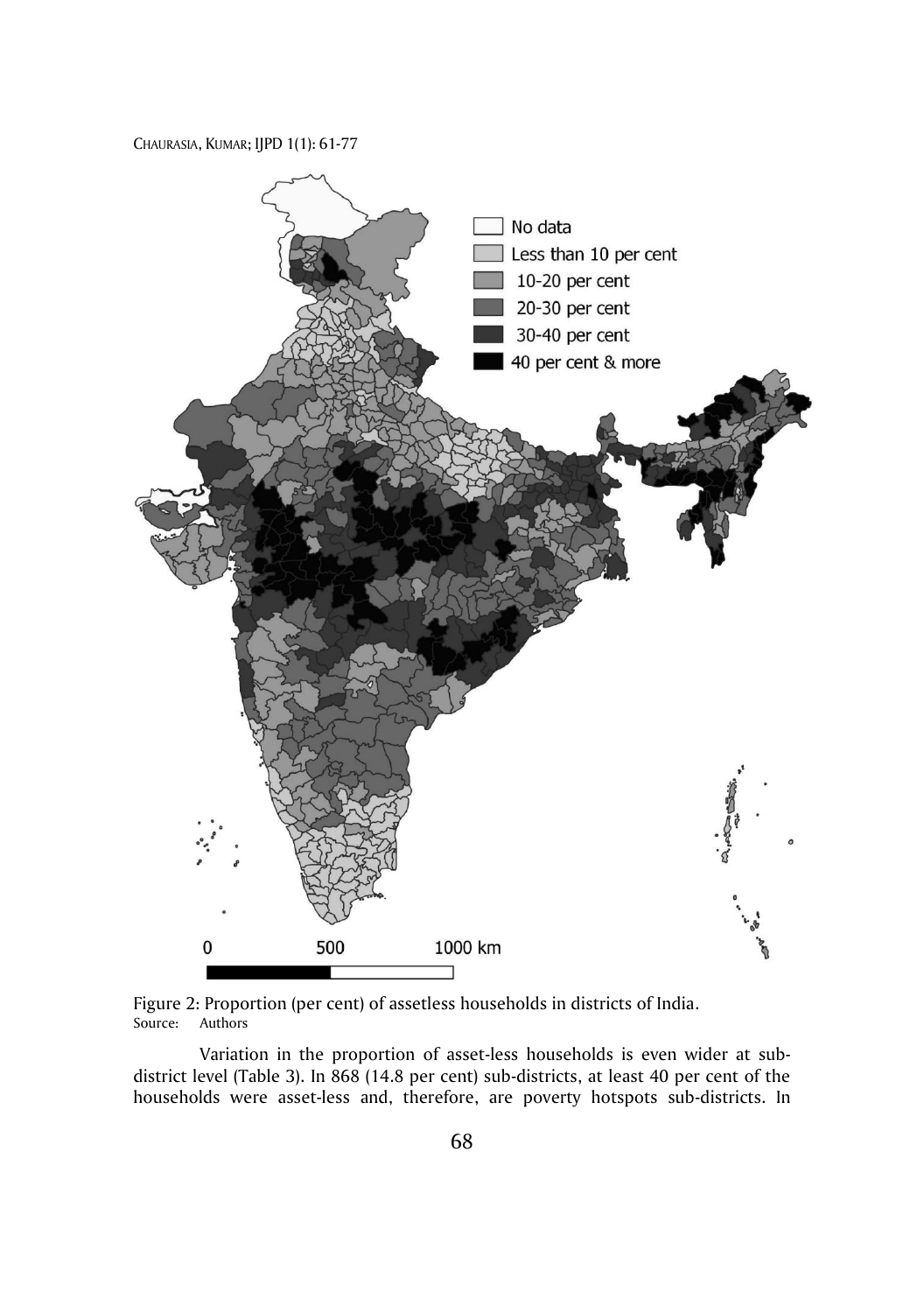Migging sub-district of Upper Siang district of Arunachal Pradesh, virtually all households were asset-less. In sub-districts Parsi-Parlo of Kurung Kumey and Payum of West Siang districts of Arunachal Pradesh, more than 90 per cent households were asset-less. On the other hand, there was no asset-less household in sub-district Preet Vihar in East Delhi district of the National Capital Territory of Delhi and in sub-district Kochilaput in Lingraj district of Odisha.

# **Poverty Hotspots in Rural India**

There are 118,690 (19.9 per cent) villages where more than 40 per cent households were asset-less at the 2011 population census. These villages are the poverty hotspots in rural India. More than 42 per cent of these villages (poverty hotspots) are located in only three states – Madhya Pradesh (20.4 per cent); Odisha (11.43 per cent) and Maharashtra (10.58 per cent). In addition, more than 30 per cent of these villages, are located in five states – Rajasthan (7.3 per cent); Bihar (6.4 per cent); West Bengal (5.7 per cent); Andhra Pradesh (5.7 per cent); and Jharkhand (5.6 per cent). This means that more than 73 per cent of the poverty hotspots in rural India are located in only eight states. On the contrary, in the Union Territories of Daman and Diu, Lakshadweep and Puducherry, there was no poverty hotspot in the rural areas (Table 4).

| Proportion   | <b>Districts</b> |          |        | Sub-districts      | Villages |          |
|--------------|------------------|----------|--------|--------------------|----------|----------|
| of assetless | Number           | Per cent | Number | Number<br>Per cent |          | Per cent |
| households   |                  |          |        |                    |          |          |
| (Per cent)   |                  |          |        |                    |          |          |
| < 10         | 122              | 19.3     | 716    | 12.2               | 171469   | 29.2     |
| $10 - 20$    | 166              | 26.3     | 1527   | 26.0               | 138671   | 23.3     |
| 20-30        | 155              | 24.6     | 1729   | 29.4               | 98636    | 16.6     |
| 30-40        | 104              | 16.5     | 1038   | 17.7               | 65812    | 11.0     |
| $\geq 40$    | 84               | 13.3     | 868    | 14.8               | 118690   | 19.9     |
| All          | 631              | 100.0    | 5878   | 100.0              | 595978   | 100.0    |
| No data      | 9                |          |        |                    | 1559     |          |

Table 3: Distribution of districts and sub-districts by the proportion of assetless households.

Source: Calculated by authors based on 2011 population census.

The concentration of rural poverty hotspots varies across states/Union Territories of the country. In six states/Union Territories - Dadra and Nagar Haveli, Meghalaya, Arunachal Pradesh, Nagaland, Madhya Pradesh, and Tripura - more than 40 per cent villages are poverty hotspots whereas in 13 states/Union Territories of the country, less than 10 per cent villages are poverty hotspots. Almost one third of these villages are located in Uttar Pradesh, while around 27 per cent are located in Tamil Nadu; Himachal Pradesh; Punjab; and Rajasthan. Moreover, in 5,256 (0.9 per cent) villages, all households were asset-less whereas in 30,716 (5.2 per cent) villages, there was no asset-less household.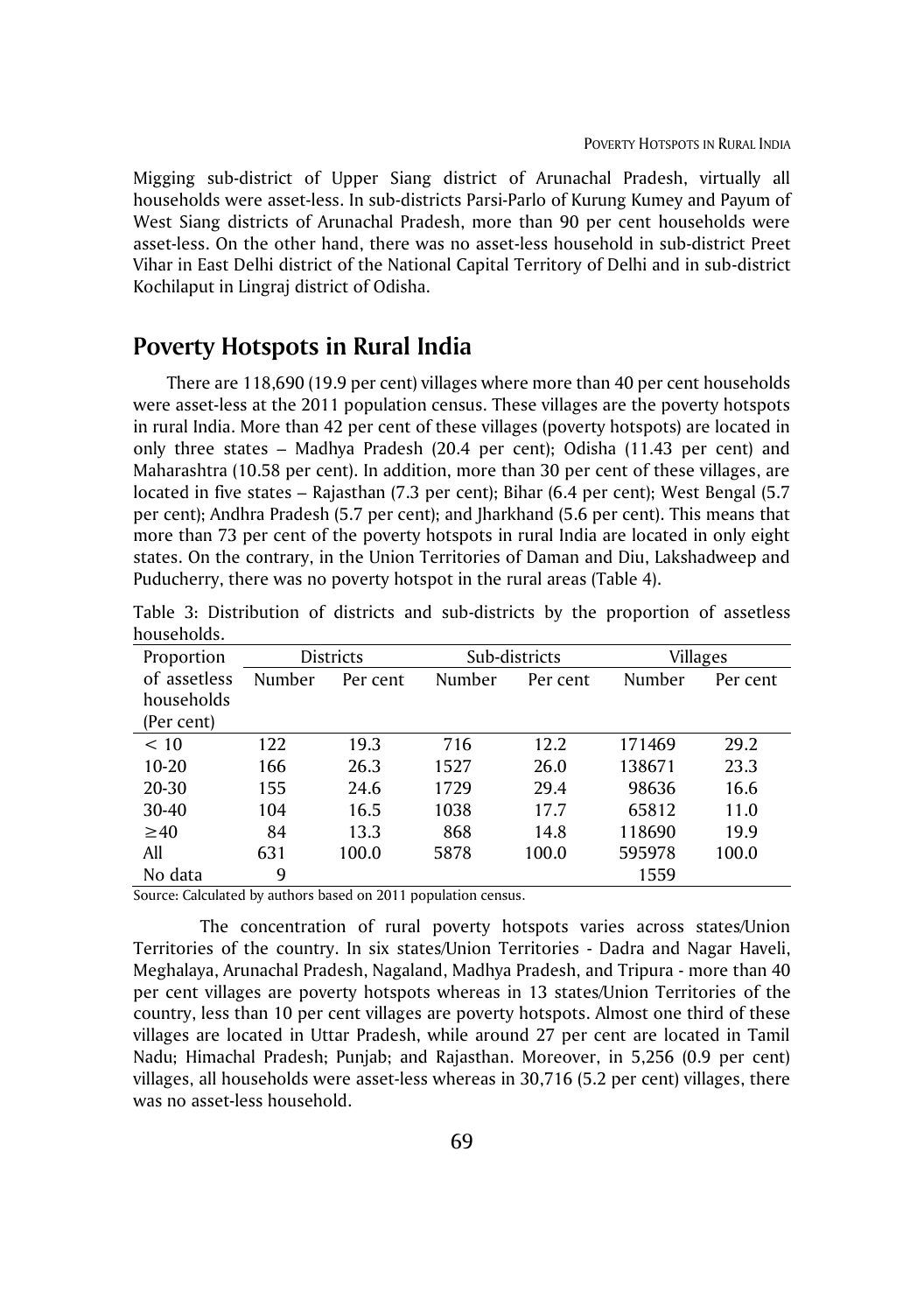# **Distinguishing Characteristics of Poverty Hotspots**

We have used the classification modelling approach to examine how proportion of asset-less households in a village is related to selected village level characteristics. The classification and regression tree (CRT) method (Breiman et al, 1984) was used for the purpose. CRT is a nonparametric method that divides villages into mutually exclusive groups or clusters so that within group homogeneity with respect to the classification or the dependent variable is maximized. This method recursively partitions the data space so that the partition can be represented in the form of a decision tree (Loh, 2011). Villages are sorted according to the classification variable – proportion of asset-less households in the village - into mutually exclusive groups based on that predictor variable which causes the most effective split on the basis of the similarity measure. The process is repeated until either the perfect similarity within the group is achieved, or the pre-decided stopping criterion is met (Ambalavanan et al, 2006; Lemon et al, 2003). A group in which all villages have the same value of classification, or the dependent variable - the proportion of asset-less households in the village - is termed as "pure." If a group is not "pure", impurity within the group can be measured through several impurity measures. We have used the Gini coefficient of impurity. The Statistical Package for Social Sciences (SPSS) has been used for classification modelling.

The classification modelling exercise was limited to only those 529,129 villages of the country which had at least 10 households at the 2011 population census. Villages having less than 10 households and villages having no household were excluded from the analysis. Results of the classification modelling exercise are presented in table 5 while the associated classification tree is depicted in figure 3. The exercise suggests that 529,129 villages of the country can be grouped into 10 mutually exclusive groups or clusters (Terminal nodes) of villages and the characteristics of villages belonging to different clusters are different and the mean proportion of asset-less households in different clusters is also different. The proportion of asset-less households, on average, is found to be the highest in 16,210 (3.1 per cent) villages of the country where Scheduled Tribes constitute more than 94.3 per cent of the village population and where illiteracy rate is 48 per cent and more (Node 14). The average of the proportion of asset-less households in villages of this cluster is 57.6 per cent with a standard deviation of 0.28. Next, there are 17,109 (3.2 per cent) villages where Scheduled Tribes constitute 30.6-94.3 percent of the village population, and the illiteracy rate is 48 per cent and more (Node 13). The average of the proportion of asset-less households in the villages of this cluster is 44.9 per cent with a standard deviation of 0.24. The third cluster comprises of those villages where Scheduled Tribes constitute at least 30.6 per cent of village population, illiteracy rate is less than 48 per cent and proportion of the population aged 0-6 years is at least 16.4 per cent (Node 12). There are 24,884 (4.7 per cent) villages in this cluster and the average of the proportion of asset-less households in the villages of this cluster is estimated to be 40.2 per cent with a standard deviation of 0.25. Most of the poverty hotspots (villages) in rural India are located in these three clusters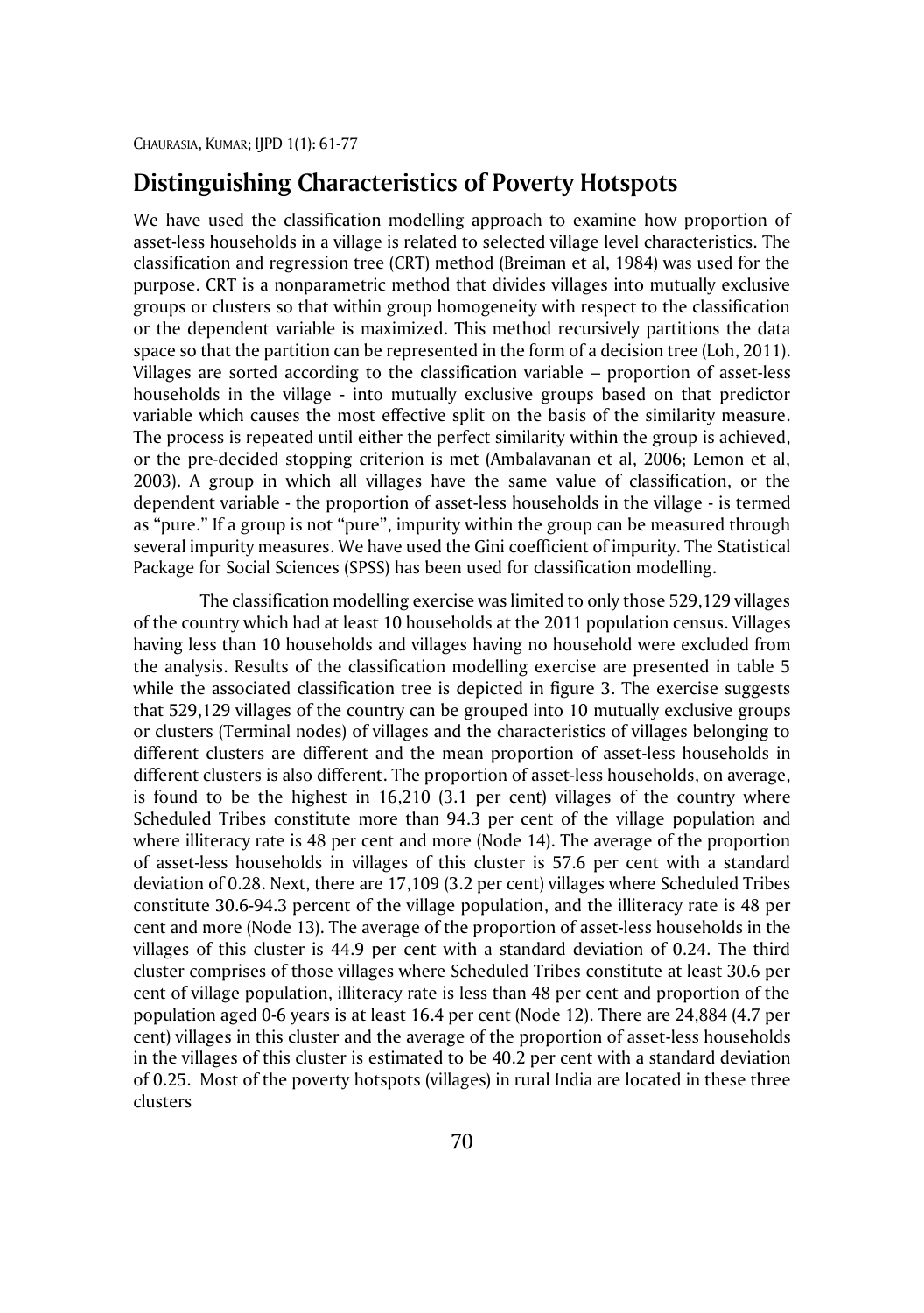POVERTY HOTSPOTS IN RURAL INDIA

| Table 4: Kural poverty hotspots (vinages) across states/Omon-Territories of mula.<br><b>State/Union Territory</b> | Total     | Number of        | Proportion  | Proportion |
|-------------------------------------------------------------------------------------------------------------------|-----------|------------------|-------------|------------|
|                                                                                                                   | number of | poverty          | of poverty  | of poverty |
|                                                                                                                   | villages  | hotspots         | hotspots in | hotspots   |
|                                                                                                                   |           |                  | the country | within the |
|                                                                                                                   |           |                  | (Per cent)  | state      |
|                                                                                                                   |           |                  |             | (Per cent) |
| Jammu & Kashmir                                                                                                   | 6321      | 907              | 0.76        | 14.35      |
| Himachal Pradesh                                                                                                  | 17844     | 570              | 0.48        | 3.19       |
| Punjab                                                                                                            | 12152     | 23               | 0.02        | 0.19       |
| Chandigarh                                                                                                        | 5         | $\boldsymbol{0}$ | 0.00        | 0.00       |
| Uttarakhand                                                                                                       | 15685     | 2531             | 2.13        | 16.14      |
| Haryana                                                                                                           | 6636      | 103              | 0.09        | 1.55       |
| Delhi                                                                                                             | 101       | $\overline{2}$   | 0.00        | 1.98       |
| Rajasthan                                                                                                         | 43180     | 8715             | 7.34        | 20.18      |
| Uttar Pradesh                                                                                                     | 97654     | 1928             | 1.62        | 1.97       |
| Bihar                                                                                                             | 39009     | 7607             | 6.41        | 19.50      |
| Sikkim                                                                                                            | 425       | 61               | 0.05        |            |
|                                                                                                                   |           | 2705             | 2.28        | 14.35      |
| Arunachal Pradesh                                                                                                 | 5220      |                  |             | 51.82      |
| Nagaland                                                                                                          | 1399      | 660              | 0.56        | 47.18      |
| Manipur                                                                                                           | 2353      | 858              | 0.72        | 36.46      |
| Mizoram                                                                                                           | 703       | 274              | 0.23        | 38.98      |
| Tripura                                                                                                           | 862       | 363              | 0.31        | 42.11      |
| Meghalaya                                                                                                         | 6454      | 3430             | 2.89        | 53.15      |
| Assam                                                                                                             | 25345     | 5057             | 4.26        | 19.95      |
| West Bengal                                                                                                       | 37140     | 6773             | 5.71        | 18.24      |
| Jharkhand                                                                                                         | 29423     | 6627             | 5.58        | 22.52      |
| Odisha                                                                                                            | 47607     | 13570            | 11.43       | 28.50      |
| Chhattisgarh                                                                                                      | 19434     | 5491             | 4.63        | 28.25      |
| Madhya Pradesh                                                                                                    | 51847     | 24225            | 20.41       | 46.72      |
| Gujarat                                                                                                           | 17819     | 4513             | 3.80        | 25.33      |
| Daman and Diu                                                                                                     | 19        | $\mathbf{0}$     | 0.00        | 0.00       |
| Dadra and Nagar Haveli                                                                                            | 65        | 36               | 0.03        | 55.38      |
| Maharashtra                                                                                                       | 40862     | 12552            | 10.58       | 30.72      |
| Andhra Pradesh                                                                                                    | 26264     | 6737             | 5.68        | 25.65      |
| Karnataka                                                                                                         | 27343     | 2257             | 1.90        | 8.25       |
| Goa                                                                                                               | 320       | 5                | 0.00        | 1.56       |
| Lakshadweep                                                                                                       | 5         | $\boldsymbol{0}$ | 0.00        | 0.00       |
| Kerala                                                                                                            | 1017      | $\overline{2}$   | 0.00        | 0.20       |
| Tamil Nadu                                                                                                        | 15006     | 44               | 0.04        | 0.29       |
| Puducherry                                                                                                        | 90        | $\mathbf{0}$     | 0.00        | 0.00       |
| Andaman and Nicobar Islands                                                                                       | 369       | 64               | 0.05        | 17.34      |
| India                                                                                                             | 595978    | 118690           | 100.00      | 19.92      |

Table 4: Rural poverty hotspots (villages) across states/Union Territories of India.

Source: Calculated by authors based on 2011 population census.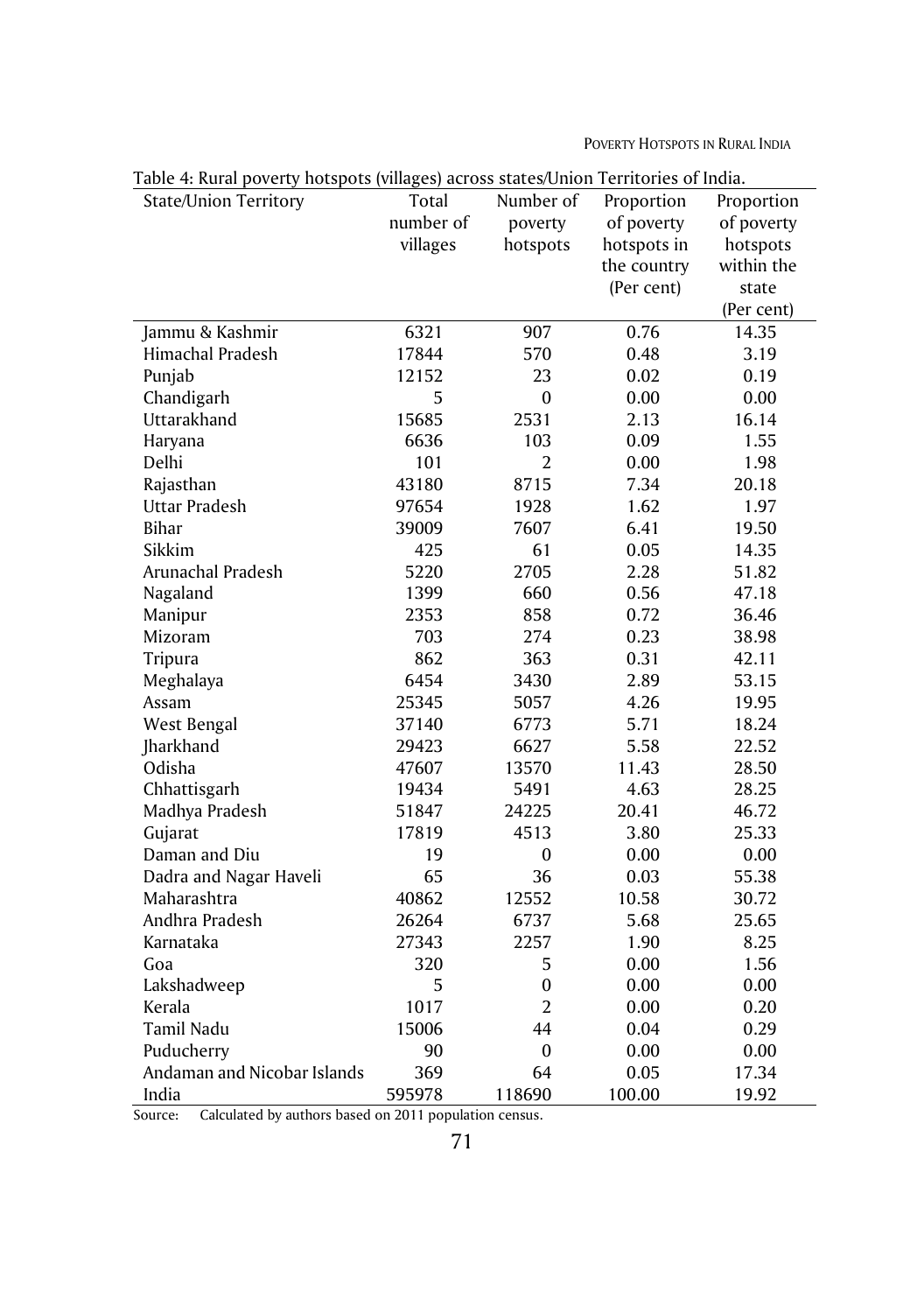|                  | rapic 5. The enassineation table. |                    |                |               |                |        |          |
|------------------|-----------------------------------|--------------------|----------------|---------------|----------------|--------|----------|
| Node             | Village characteristics           |                    |                | Proportion of |                | N      | Remarks  |
|                  |                                   |                    |                | households    |                |        |          |
|                  |                                   |                    |                |               | without assets |        |          |
|                  | Proportion                        | Proportion         | ProportionMean |               | <b>SD</b>      |        |          |
|                  | Scheduled                         | illiterate         | 0-6 years      |               |                |        |          |
|                  | <b>Tribes</b>                     |                    |                |               |                |        |          |
| $\boldsymbol{0}$ | All                               | All                | All            | 0.242         | 0.202          | 529129 |          |
| 1                | ≤ 0.306                           |                    |                | 0.203         | 0.167          | 417207 |          |
| $\overline{2}$   | >0.306                            |                    |                | 0.387         | 0.253          | 111921 |          |
| 3                | ≤ 0.306                           | ≤0.389             |                | 0.181         | 0.153          | 312482 |          |
| 4                | ≤ 0.306                           | >0.389             |                | 0.268         | 0.188          | 104725 |          |
| 5                | >0.306                            | ≤0.480             |                | 0.335         | 0.227          | 78602  |          |
| 6                | >0.306                            | > 0.480            |                | 0.510         | 0.288          | 33319  |          |
| 7                | $\Omega$                          | ≤0.389             |                | 0.155         | 0.148          | 184398 |          |
| 8                | $>0$ ≤0.306                       | ≤0.389             |                | 0.217         | 0.152          | 128083 |          |
| 9                | $\leq 0.306$                      | $>0.389 \le 0.497$ |                | 0.246         | 0.171          | 70513  | Terminal |
| 10               | ≤ 0.306                           | >0.497             |                | 0.315         | 0.211          | 34212  | Terminal |
| 11               | >0.306                            | ≤0.480             | ≤ 0.164        | 0.304         | 0.209          | 53738  | Terminal |
| 12               | >0.306                            | ≤0.480             | >0.164         | 0.402         | 0.248          | 24884  | Terminal |
| 13               | $>0.306 \le 0.943 > 0.480$        |                    |                | 0.449         | 0.240          | 17109  | Terminal |
| 14               | >0.943                            | >0.480             |                | 0.576         | 0.260          | 16210  | Terminal |
| 15               | 0                                 | ≤0.389             | $\leq 0.172$   | 0.147         | 0.142          | 156410 | Terminal |
| 16               | $\boldsymbol{0}$                  | ≤0.389             | >0.172         | 0.201         | 0.171          | 27989  | Terminal |
| 17               | $>0 \le 0.081$                    | ≤0.389             |                | 0.201         | 0.146          | 86906  | Terminal |
| 18               | >0.081≤0.306 ≤0.389               |                    |                | 0.250         | 0.159          | 41177  | Terminal |

|  |  | Table 5: The classification table. |  |
|--|--|------------------------------------|--|
|--|--|------------------------------------|--|

Source: Authors

On the other hand, the proportion of asset-less households, on average, is found to be the lowest in 156,410 (29.8 per cent) villages of the country where there is no Scheduled Tribes population, illiteracy rate is less than 39 per cent and the proportion of the population aged 0-6 years in the village is less than or equal to 17.2 per cent (Node 15). The average of the proportion of asset-less households in the villages of this cluster is found to be 14.7 per cent with a standard deviation of 0.14. The proportion of asset-less households has also been found to be low, on average, in those villages where Scheduled Tribes population is less than 10 per cent and illiteracy is low, although proportion of the population aged 0-6 years in these village is relatively high. The classification modelling exercise thus suggests that hotspots of poverty in rural India can be traced in terms of three village level characteristics - proportion of Scheduled Tribes population, level of illiteracy or, equivalently, level of literacy and the proportion of the child population – population below 7 years of age – in the village. The proportion of child population, it may be pointed out, reflects the level of fertility in the village, although in a crude sense. Table 6 presents defining characteristics of the households in villages of different clusters identified.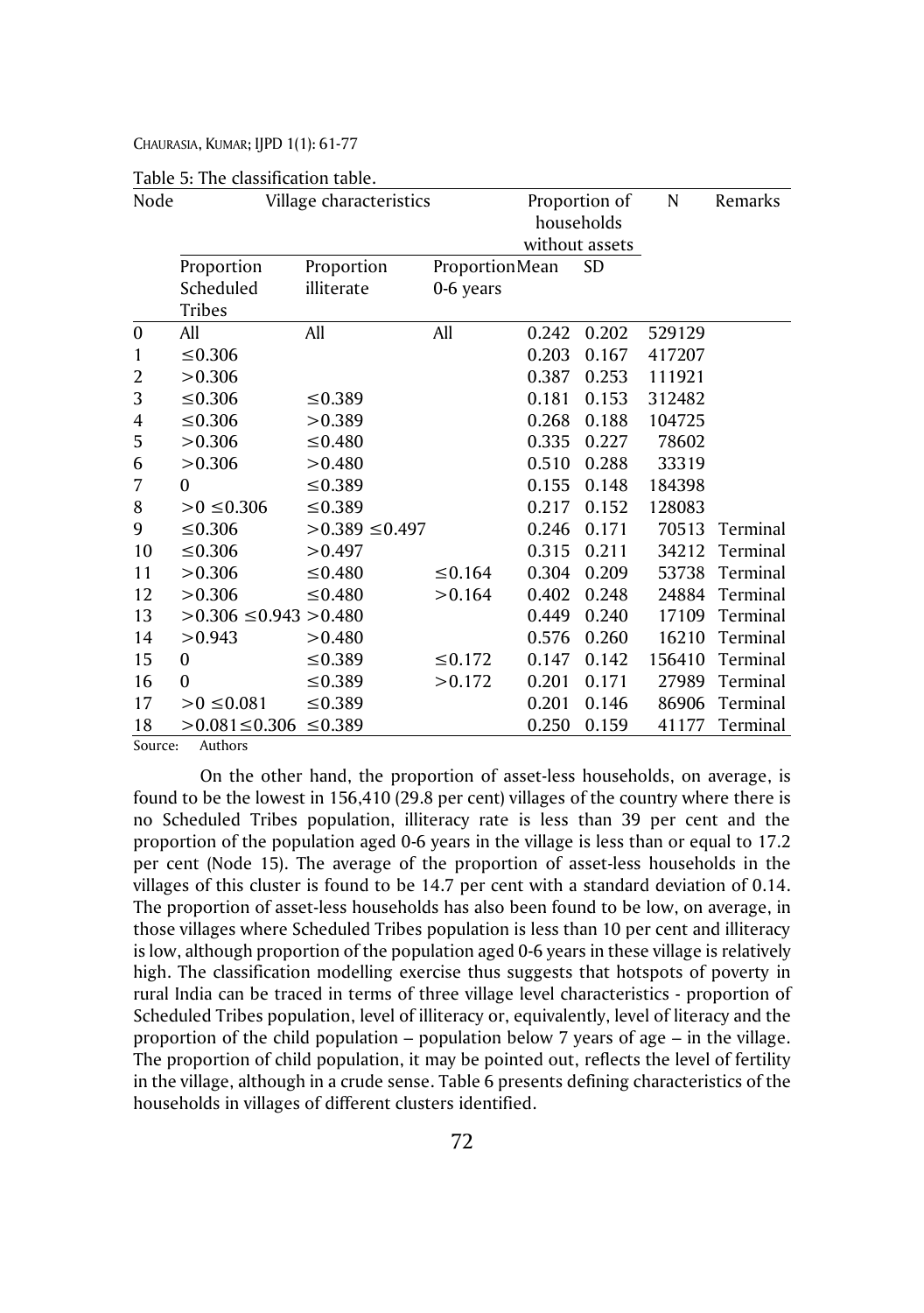

Figure 3: The classification tree. Source: Authors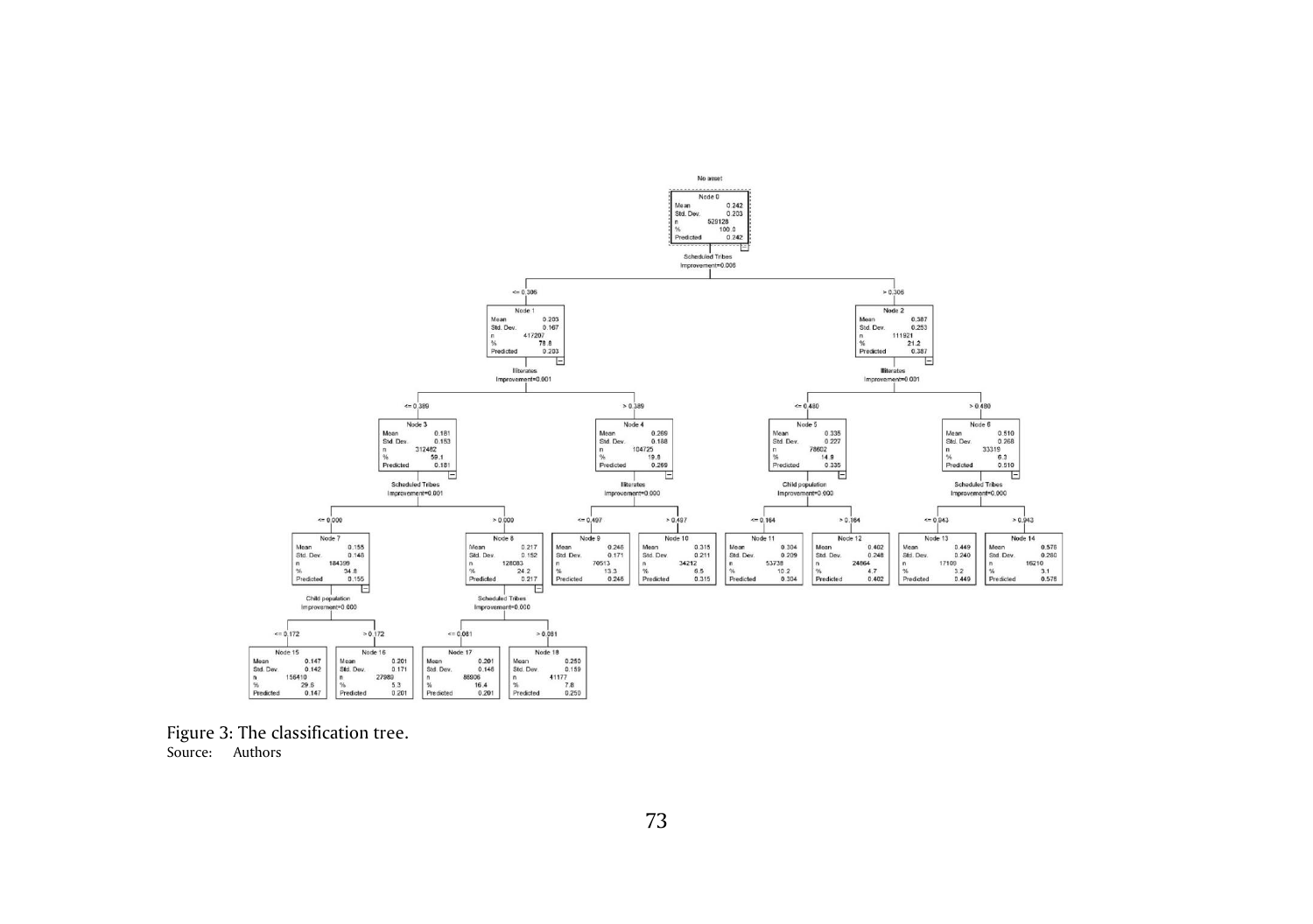| Node | Number of | Total      | Assetless households |          | Average   | Population | Scheduled  | Scheduled     | Literates |
|------|-----------|------------|----------------------|----------|-----------|------------|------------|---------------|-----------|
|      | villages  | households | Number               | Per cent | household | 0-6 years  | Castes     | <b>Tribes</b> | (Percent) |
|      |           |            |                      |          | size      | (Per cent) | (Per cent) | (Per cent)    |           |
| 15   | 156410    | 39857799   | 5847599              | 14.67    | 5.12      | 13.08      | 23.11      | 0.00          | 74.08     |
| 17   | 86906     | 46669856   | 8761959              | 18.77    | 4.69      | 12.80      | 19.89      | 1.81          | 75.62     |
| 16   | 27989     | 6563659    | 1379113              | 21.01    | 5.86      | 18.91      | 19.67      | 0.00          | 68.10     |
| 18   | 41177     | 14063693   | 3525452              | 25.07    | 4.58      | 12.85      | 17.06      | 16.60         | 74.27     |
| 9    | 70513     | 25999288   | 6578059              | 25.30    | 5.07      | 16.41      | 19.94      | 2.76          | 56.49     |
| 11   | 53738     | 11242409   | 3477008              | 30.93    | 4.62      | 12.92      | 7.73       | 62.73         | 69.44     |
| 10   | 34212     | 10704636   | 3314451              | 30.96    | 5.28      | 18.75      | 16.72      | 2.39          | 43.40     |
| 12   | 24884     | 4084972    | 1711059              | 41.89    | 5.10      | 18.87      | 5.42       | 73.84         | 63.37     |
| 13   | 17109     | 3520730    | 1550121              | 44.03    | 4.76      | 17.81      | 8.08       | 66.47         | 42.99     |
| 14   | 16210     | 2051770    | 1233295              | 60.11    | 5.14      | 19.44      | 0.45       | 98.53         | 37.69     |
| All  | 529128    | 164758812  | 37378116             | 22.69    | 4.94      | 14.51      | 18.61      | 10.95         | 67.82     |

Table 6: Distinguishing characteristics of different clusters of villages.

Source: Authors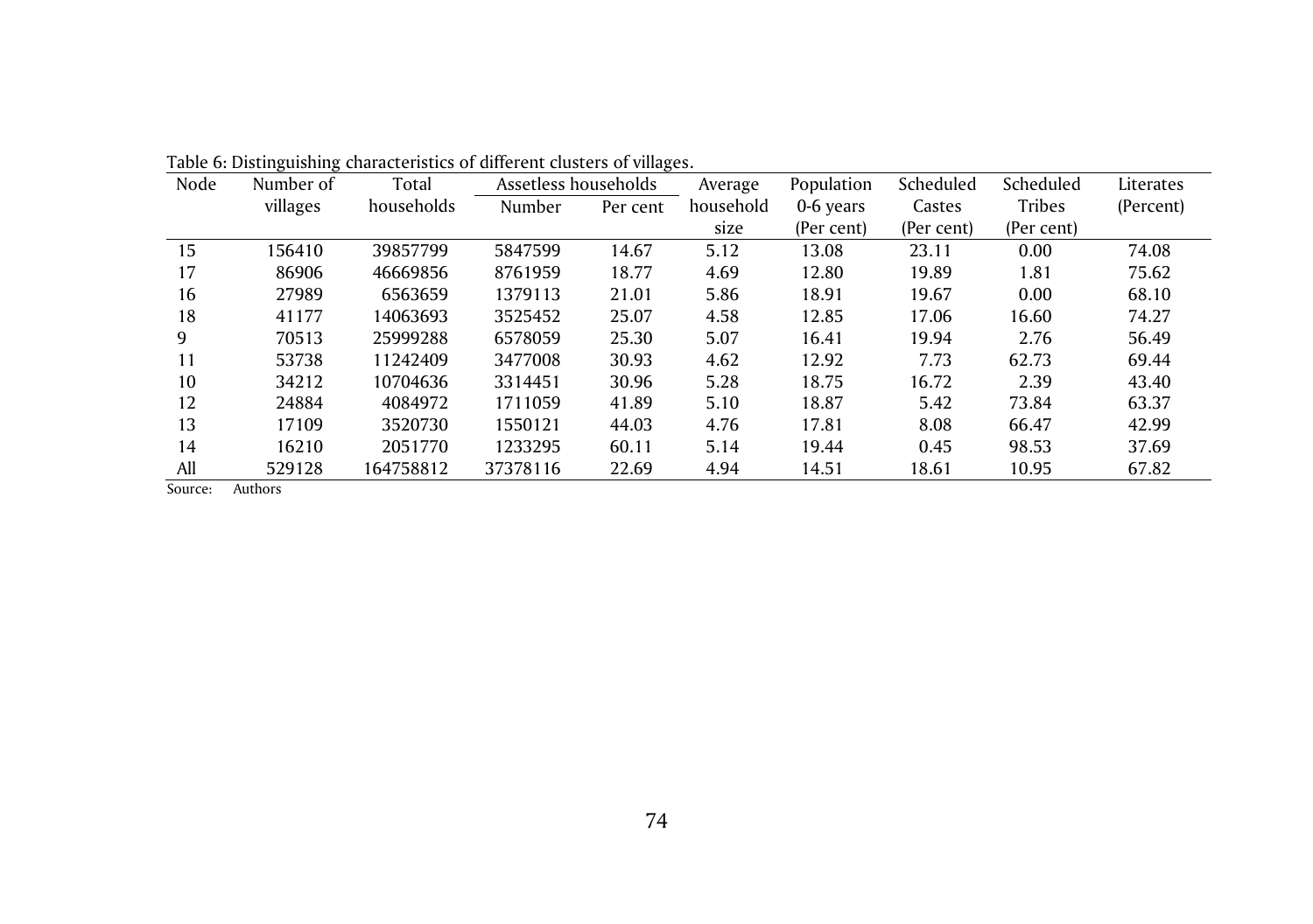# **Conclusions and Policy Implications**

This paper has identified poverty hotspots in rural areas in terms of these villages where at least 40 per cent households are asset-less households. Data available through 2011 population census suggest that there are almost one fifth villages in the country are poverty hotspots. Moreover, more than 40 per cent of these poverty hotspots are located in only three states – Madhya Pradesh, Odisha, and Maharashtra. Among different states/Union Territories, there is high concentration of poverty hotspots in north-eastern states and in Madhya Pradesh. The analysis also suggests that main determinants of household poverty in rural India are social class composition of the population, extent of literacy and the level of fertility. This means that efforts to reduce poverty in the rural areas of the country should focus on villages which are dominated by Scheduled Tribes population with an attempt to increase literacy and reduce fertility.

Findings of the present study are comparable with estimates prepared by the Government of India (Government of India, 2013). However, official estimates are inherently restricted up to state/Union Territory level only, because of data limitations. They contribute little to enhance our understanding about the extent of poverty below the state/Union Territory level. Although, the present study is based on the data available through the 2011 population census, yet it provides intriguing insights about the household poverty and poverty hotspots (villages) in rural India. To the best of our knowledge, this is the first pan-India study that has identified poverty hotspots and their distinguishing characteristics in rural India. The findings of the present study have important policy implications for poverty eradication. It is obvious that increasing individual income or consumption, alone, may not be adequate enough to reduce household poverty until these efforts are effectively backed up by efforts directed towards universalising education and reducing fertility. The analysis also suggests that poverty hotspots identified should have a targeted policy interventions for an accelerated reduction in poverty in rural India. It is also clear that poverty alleviation interventions must be integrated with interventions directed toward promoting education and reducing fertility.

#### **References**

- Ambalavanan N, Carlo WA, Shankaran S, Ban CM, Emrich SL, Higgins RD, Tyson JE, O"Shea TM, Laptook AR, Ehrenkranz RA, Donovan EF, Waleh MC, Goldberg RN, Das A, National Institute of Child Health and Human Development Neonatal Research Network (2006) Predicting outcomes of neonates diagnosed with hypoxemic-ischemic encephalopathy, *Pediatrics*118(5):2084- 93.
- Betti G, Verma V (2008) Fuzzy measures of the incidence of relative poverty and deprivation: a multi-dimensional perspective. *Statistical Methods and Applications* 17(2):225–250.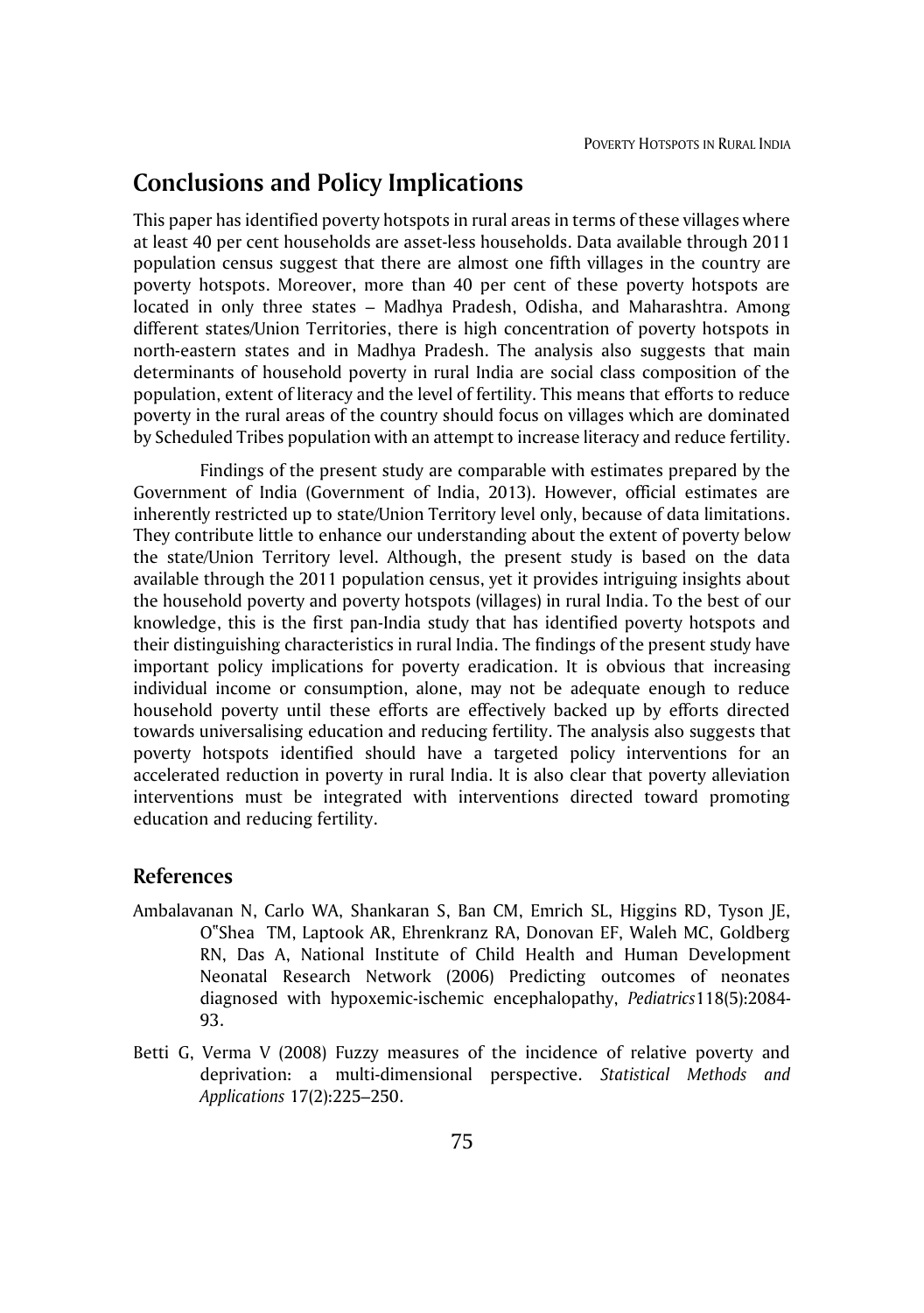- Betti G, Mangiavacchi L, Piccoli L (2017) Individual poverty measurement using a fuzzy intrahousehold approach. Bonn, Germany, IZA Institute of Labor Economics, IZA DP No. 11009.
- Beverly SG (1999) Economic poverty reconsidered: Material hardship and incomepoverty in the United States. Washington University, St. Louis, Missouri.
- Brieman L, Friedman JH, Olshen RA, Stone CJ (1984) *Classification and Regression Trees*. CRC Press.
- Carter MR () what can we learn from asset-based approaches to poverty. Madison, University of Wisconsin.
- Cerioli A, Zani S (1990) A fuzzy approach to the measurement of poverty. In *Income and Wealth Distribution, Inequality and Poverty*. Springer 272–284.
- Cheli B, Lemmi A (1995) A totally fuzzy and relative approach to the multidimensional analysis of poverty. *Economic Notes* 24:115–134.
- Edin K, Lein L (1997) Making ends meet: how single mothers survive welfare and lowwage work. New York, Russell Sage Foundation.
- Government of India (2013) Press note on poverty estimates 2011-12. New Delhi, Planning Commission.
- Han J, Kamber M, Pei J (2012) *Data Mining. Concepts and Techniques*. Amsterdam, Elsevier.
- Hulme D, McKay A (2005) Identifying and measuring chronic poverty: Beyond monetary measures. Paper presented in the International Conference on The Many Dimensions of Poverty, Brasilia, Brazil.
- Lemon SC, Roy J, Clark MA, Friedman PD, Rakowski W (2003) Classification and regression tree analysis in public health: methodological review and comparison with logistic regression, *Annals of Behavioral Medicine* 26(3):172-81.
- Loh WY (2011) Classification and regression trees. *Wiley Interdisciplinary Reviews: Data Mining and Knowledge Discovery* 1:14-23.
- Mayer SE, Jencks C (1989) Poverty and the distribution of material hardship. *The Journal of Human Resources* 24(1):88-113.
- Mayer SE, Jencks C (1993) Recent trends in economic inequality in the United States: Income versus expenditures versus material well-being. In EN Wolff (Ed) *Poverty and Prosperity in the USA in the Late Twentieth Century*. New York: St. Martin's Press:121-203.
- Rector R, Johnson K, Youssef S (1999) The extent of material hardship and poverty in the United States. *Review of Social Economy* LVII(3):351-385.
- Ringen S (1988). Direct and indirect measures of poverty. *Journal of Social Policy* 17(3):351-365.